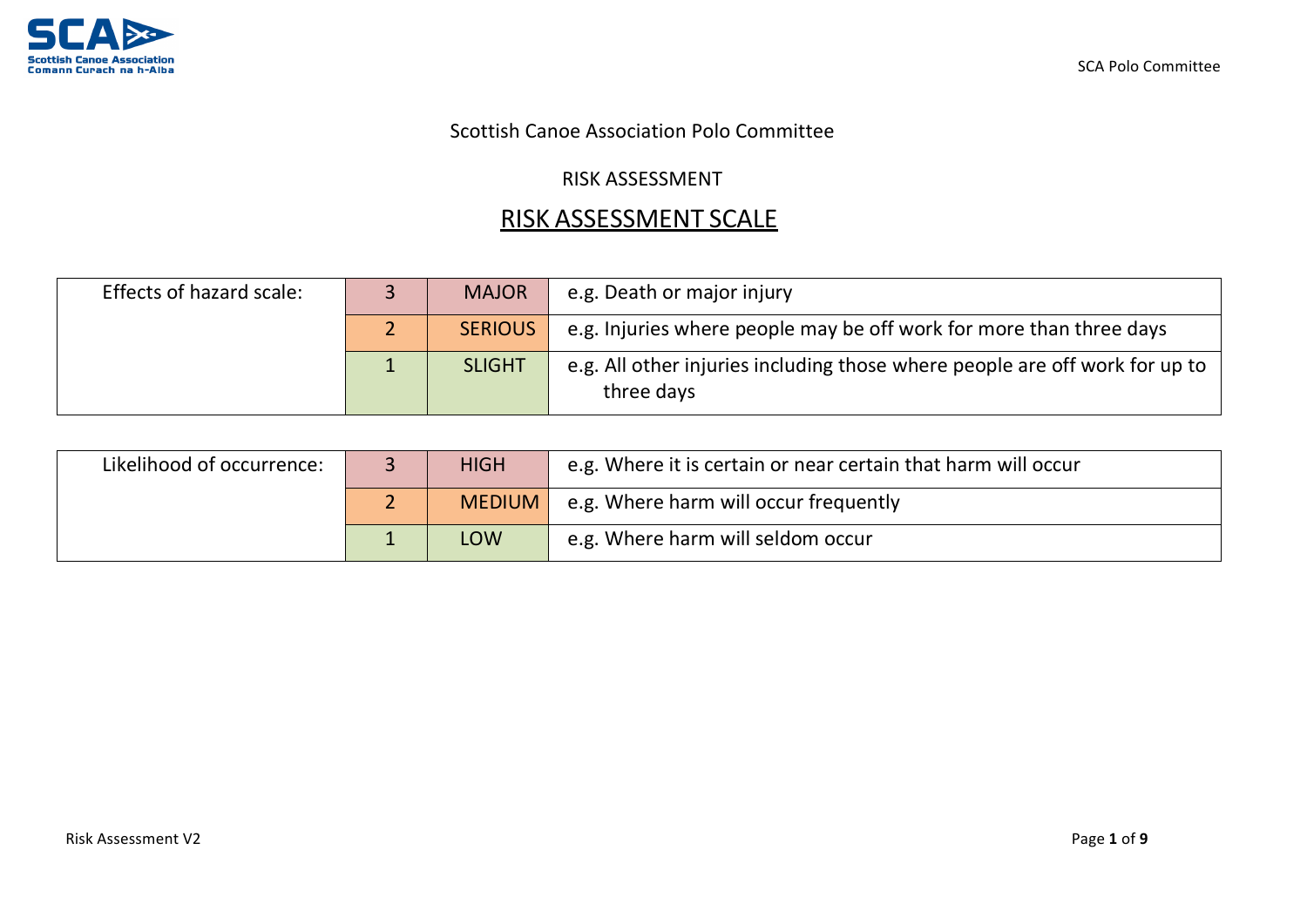

| Hazard                  | <b>Effect of</b><br><b>Hazard</b> | Likelihood<br>of<br>occurrence | <b>At Risk</b>   | <b>Control Measures</b>                                                                                                                                                                                                                                                                                                                                                                                                                                                 | <b>Additional Controls Required</b> |
|-------------------------|-----------------------------------|--------------------------------|------------------|-------------------------------------------------------------------------------------------------------------------------------------------------------------------------------------------------------------------------------------------------------------------------------------------------------------------------------------------------------------------------------------------------------------------------------------------------------------------------|-------------------------------------|
| <b>Physical Factors</b> |                                   |                                |                  |                                                                                                                                                                                                                                                                                                                                                                                                                                                                         |                                     |
| Drowning                | 3                                 | $\mathbf{1}$                   | All Participants | Buoyancy aids are worn by everyone while on a game is being<br>played.<br>Buoyancy aids must meet the standard set out in the BC Rules<br>108.<br>Referees to check Buoyancy aids are to visually check are worn<br>correctly before the start of a game.<br>Team Captains are to check BAs are correctly worn on all youth<br>players and novice players before egress onto the water<br>Adherence of BC canoe polo rules regarding a capsized<br>player, see rule 60. |                                     |
| <b>Heat Exhaustion</b>  | $\mathbf{1}$                      | $\mathbf{1}$                   | All Participants | Team Captains and coaches will ensure appropriate clothing is<br>worn when playing canoe polo.<br>Team Captains and coaches will ensure all players drink enough<br>water.                                                                                                                                                                                                                                                                                              |                                     |
| <b>Carrying Boats</b>   | $\overline{2}$                    | $\overline{2}$                 | All Participants | All players will be reminded of safe carrying techniques at start<br>of season.                                                                                                                                                                                                                                                                                                                                                                                         |                                     |
| <b>Capsized Player</b>  | $\overline{3}$                    | $\overline{3}$                 | All Participants | Players will not obstruct capsized players, see rule 60.<br>Players will follow instructions from Referee to help if<br>instructed                                                                                                                                                                                                                                                                                                                                      |                                     |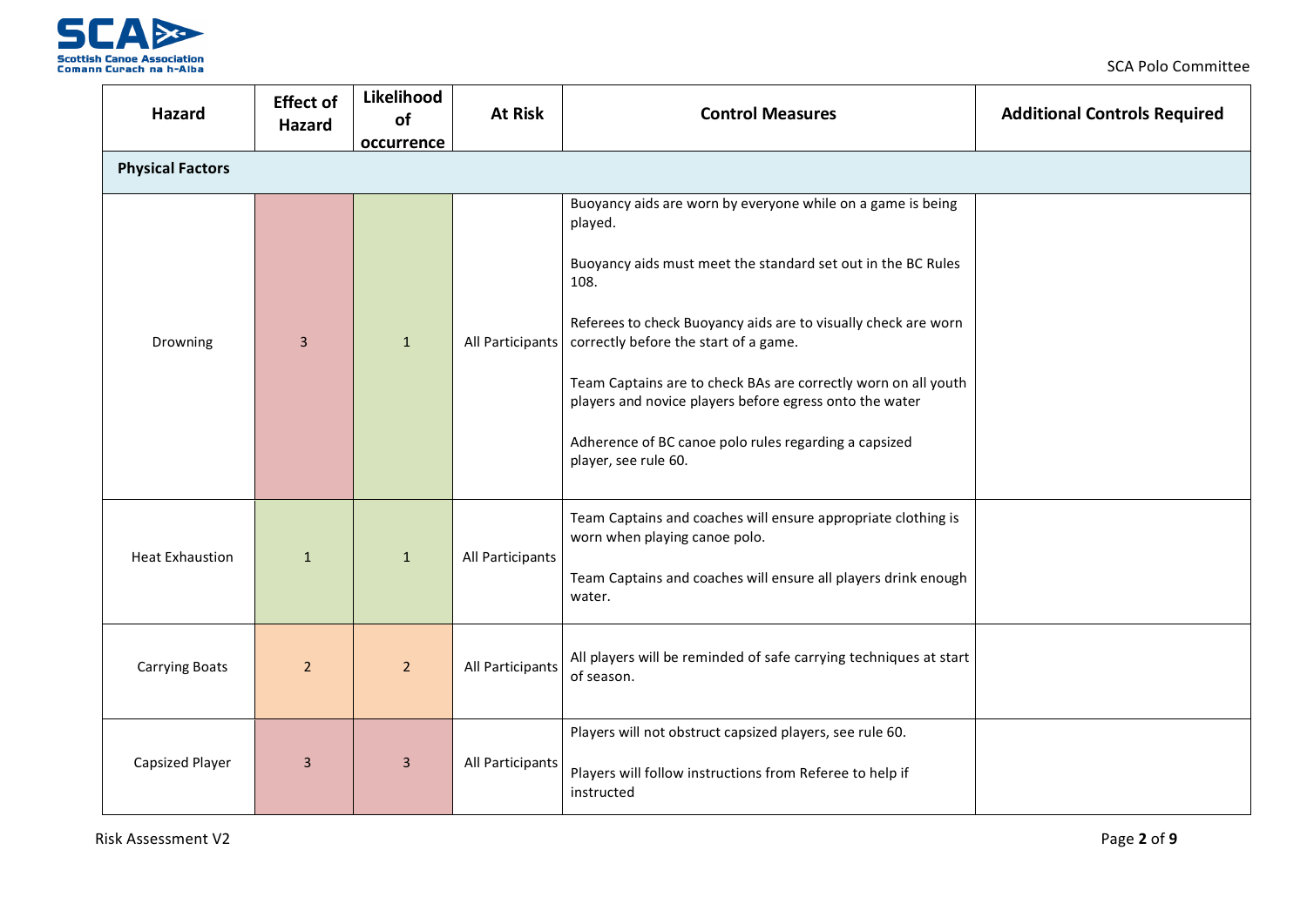

| Hazard                  | <b>Effect of</b><br>Hazard | Likelihood<br>of | <b>At Risk</b>   | <b>Control Measures</b>                                                                                                                                                                                                                                                        | <b>Additional Controls Required</b> |
|-------------------------|----------------------------|------------------|------------------|--------------------------------------------------------------------------------------------------------------------------------------------------------------------------------------------------------------------------------------------------------------------------------|-------------------------------------|
| <b>Physical Factors</b> |                            | occurrence       |                  |                                                                                                                                                                                                                                                                                |                                     |
| Head/facial injuries    | $\overline{3}$             | $\overline{2}$   | All Participants | Helmets must be worn at all times during a game.<br>All helmets must be fitted with a legal face guard, see rule 107.<br>Referees to visually check all players are wearing a helmet.<br>Team captains to ensure all helmets must be meet the standard<br>set out in rule 106. |                                     |
| Cuts / grazes           | $\mathbf{1}$               | $\overline{3}$   | All Participants |                                                                                                                                                                                                                                                                                |                                     |
| Shoulder dislocation    | $\overline{3}$             | $\mathbf{1}$     | All Participants | Games are constantly under the observation of a referee.<br>Teams are to be reminded of the importance of a warm-up at<br>the beginning of the season<br>Team Captains to ensure their teams is fully prepared before a<br>game                                                |                                     |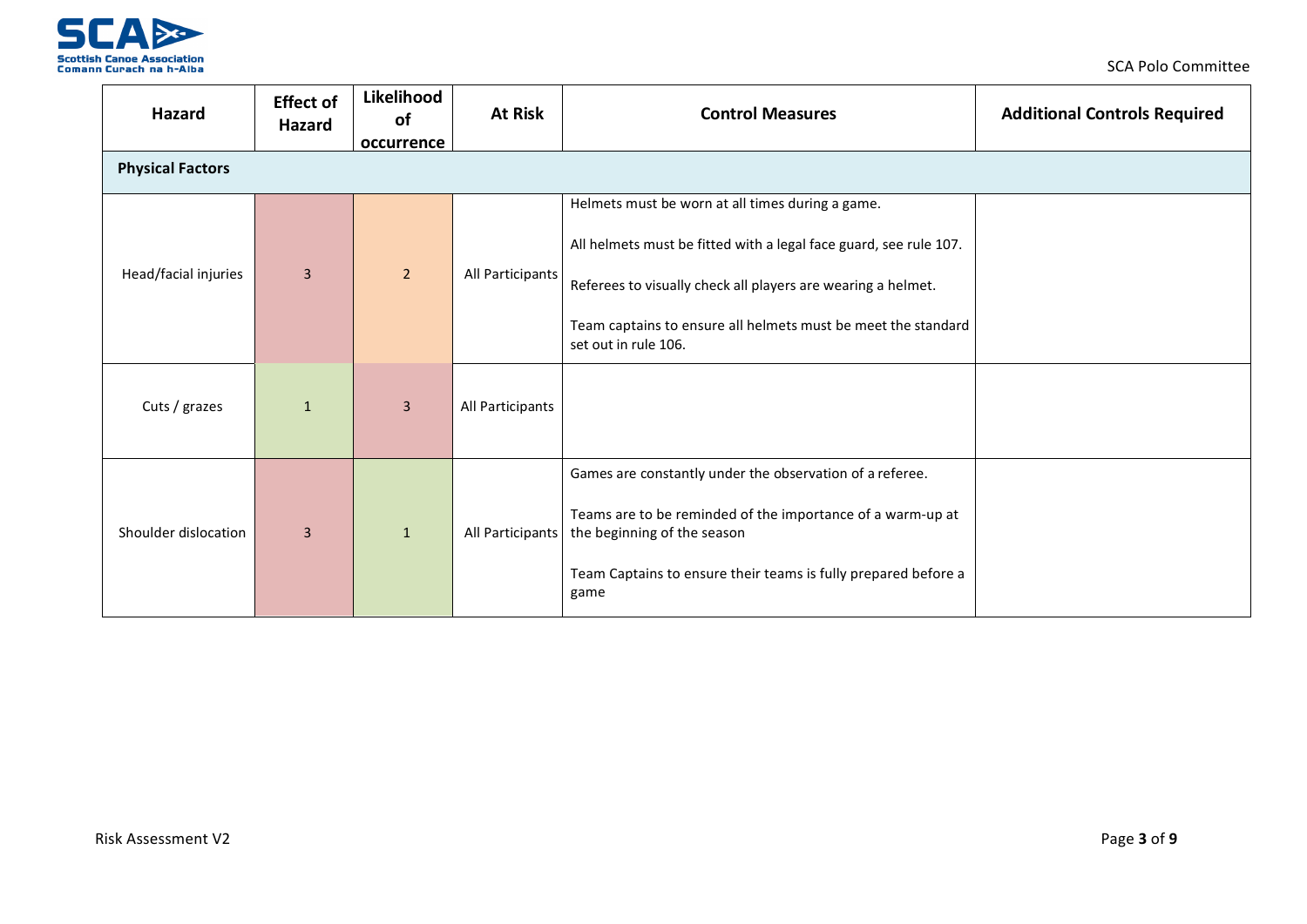

| <b>Hazard</b>           | <b>Effect of</b><br>Hazard | Likelihood<br>of<br>occurrence | <b>At Risk</b>                | <b>Control Measures</b>                                                                                                             | <b>Additional Controls Required</b> |  |  |  |
|-------------------------|----------------------------|--------------------------------|-------------------------------|-------------------------------------------------------------------------------------------------------------------------------------|-------------------------------------|--|--|--|
| <b>Physical Factors</b> |                            |                                |                               |                                                                                                                                     |                                     |  |  |  |
|                         |                            |                                |                               | Canoeists are informed of the BC rules of canoe available<br>through the SCA website                                                |                                     |  |  |  |
|                         |                            |                                |                               | Polo explicitly forbid boat to body contact, see rule 66.                                                                           |                                     |  |  |  |
| Boat to Body contact    | 2 <sup>1</sup>             | $\overline{3}$                 | All Participants              | Team Captains to ensure only polo specific boats are used<br>(foam ends)                                                            |                                     |  |  |  |
|                         |                            |                                |                               | Referees to visually check all boats have legal bumpers, see<br>rule 48.                                                            |                                     |  |  |  |
|                         |                            |                                | All Participants              | Appropriate footwear should be worn when refereeing.                                                                                |                                     |  |  |  |
| Slips/Trips             | $\overline{2}$             | $\overline{2}$                 | Referee's<br><b>Officials</b> | Safety check of the area to be used must be carried out prior to<br>the start of the session.                                       |                                     |  |  |  |
|                         |                            |                                | Members of<br>public          | Equipment must be stacked aside when not in use. Paddles must<br>be kept inside boats or removed from the ground.                   |                                     |  |  |  |
|                         |                            |                                |                               | Compliance of rule 50.4.                                                                                                            |                                     |  |  |  |
| Finger Injuries         | $\mathbf{1}$               | $\overline{2}$                 | All Participants              | Paddles must adhere to rule 104.                                                                                                    |                                     |  |  |  |
|                         |                            |                                |                               | Referees and team captains will ensure no inappropriate<br>jewellery, wrist bands, locker keys, ear rings and bracelets are<br>worn |                                     |  |  |  |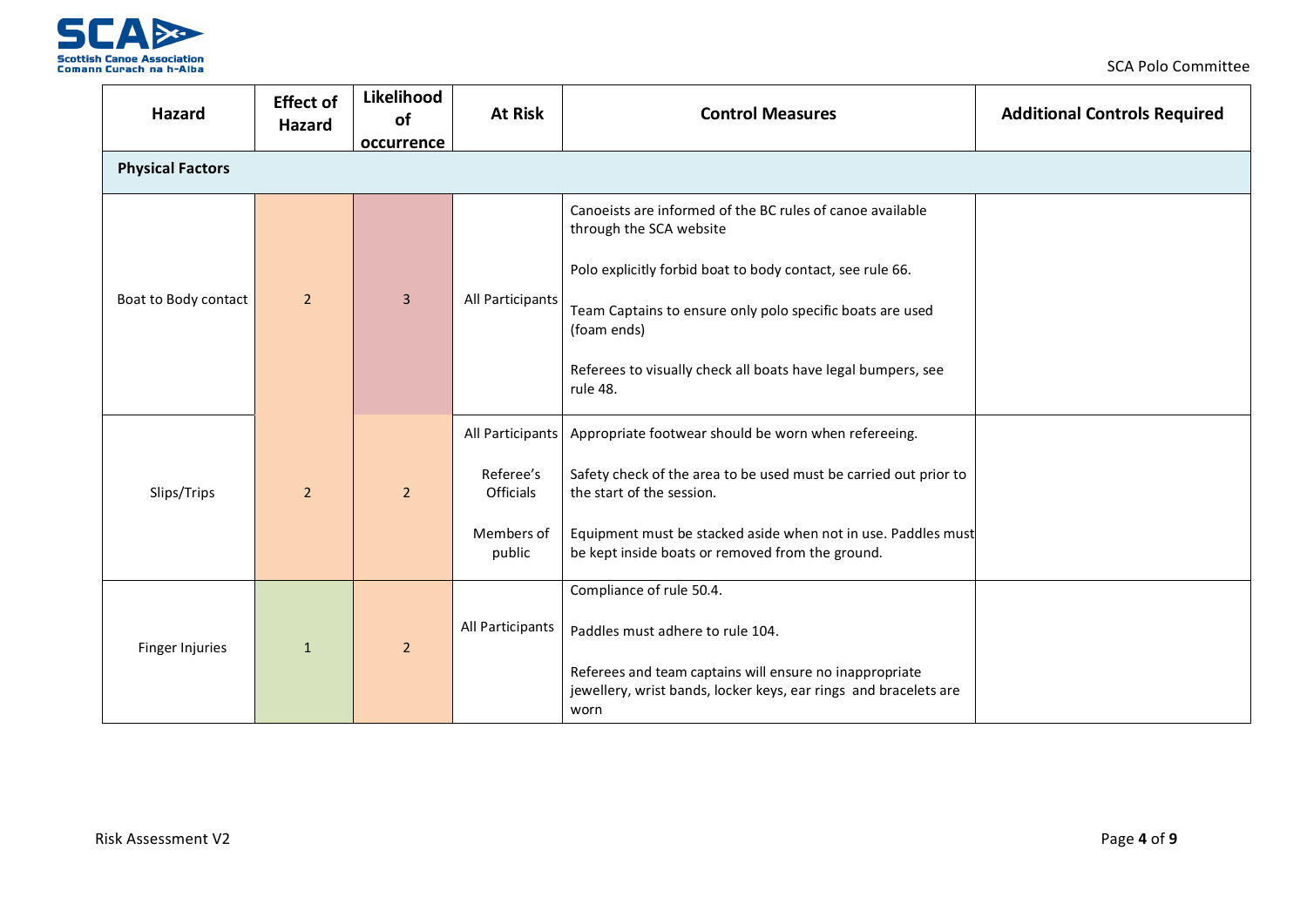

| Hazard                  | <b>Effect of</b><br>Hazard | Likelihood<br>0f<br>occurrence | <b>At Risk</b>                                                            | <b>Control Measures</b>                                                                                                                                     | <b>Additional Controls Required</b> |
|-------------------------|----------------------------|--------------------------------|---------------------------------------------------------------------------|-------------------------------------------------------------------------------------------------------------------------------------------------------------|-------------------------------------|
| <b>Physical Factors</b> |                            |                                |                                                                           |                                                                                                                                                             |                                     |
| <b>Flying Balls</b>     |                            | $\overline{3}$                 | All Participants<br>Referee's<br><b>Officials</b><br>Members of<br>public | Helmets and Buoyancy aids must be worn at all times during a<br>game.<br>Suitable equipment to be used by adherence to BC canoe polo<br>rules, see rule 50. |                                     |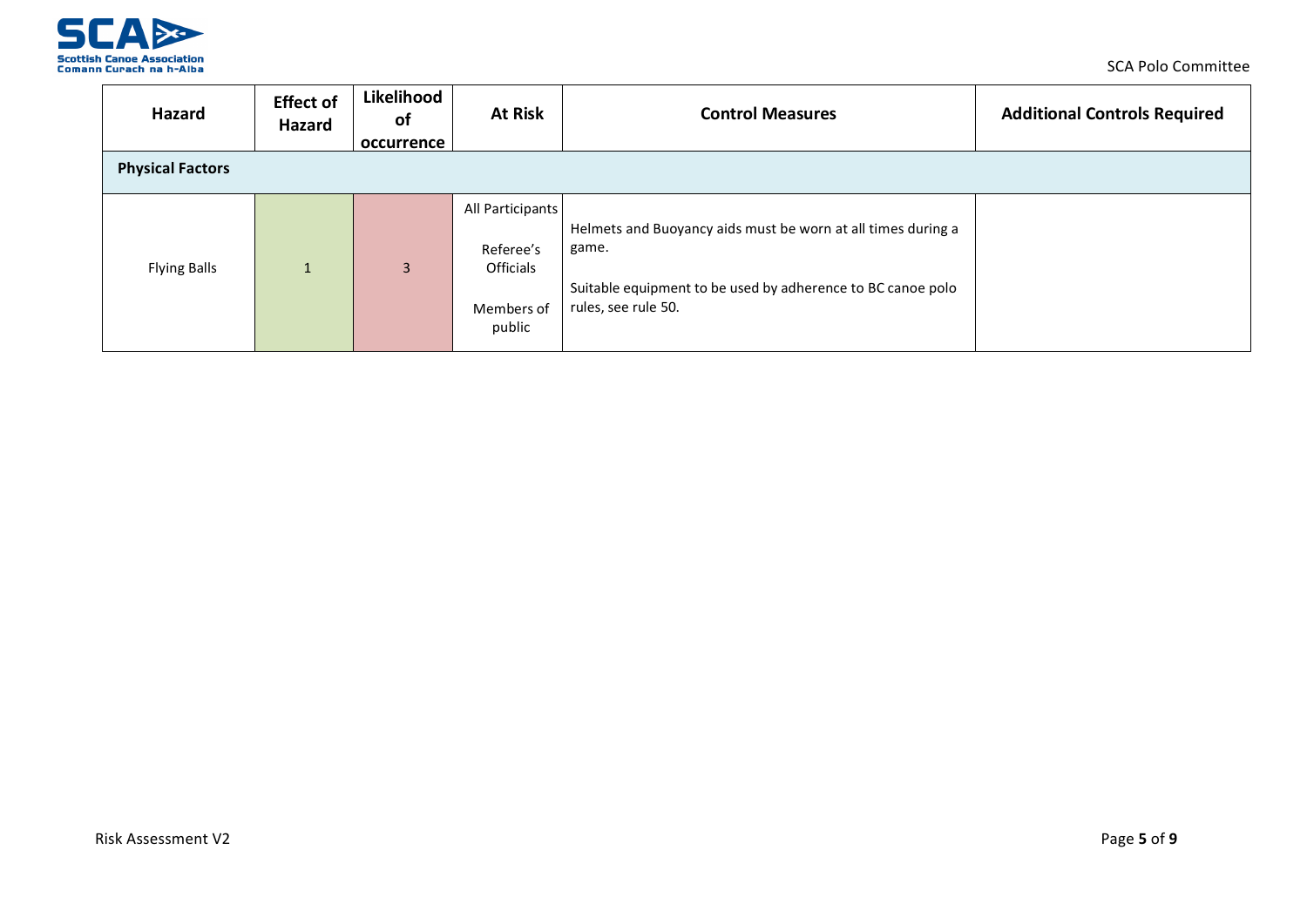

| Hazard                                           | <b>Effect of</b><br><b>Hazard</b> | Likelihood<br>of | <b>At Risk</b>                                   | <b>Control Measures</b>                                                                                                                                                                                                                                                                                                                                   | <b>Additional Controls Required</b> |  |  |  |  |
|--------------------------------------------------|-----------------------------------|------------------|--------------------------------------------------|-----------------------------------------------------------------------------------------------------------------------------------------------------------------------------------------------------------------------------------------------------------------------------------------------------------------------------------------------------------|-------------------------------------|--|--|--|--|
|                                                  |                                   | occurrence       |                                                  |                                                                                                                                                                                                                                                                                                                                                           |                                     |  |  |  |  |
| <b>General Risks</b>                             |                                   |                  |                                                  |                                                                                                                                                                                                                                                                                                                                                           |                                     |  |  |  |  |
| Accident/Incident                                | $\overline{2}$                    | $\overline{3}$   | All participants                                 | Team Captains will keep records of player's emergency contacts<br>and ensure they are brought to every tournament.                                                                                                                                                                                                                                        |                                     |  |  |  |  |
| Child Protection and<br><b>Vulnerable Adults</b> | 3                                 | $\overline{2}$   | Children<br>Vulnerable<br>Adults                 | Teams will abide by SCA Child Protection and Vulnerable Adults<br>policy.<br>A welfare officer will be appointed for every tournament, with<br>the main role of ensuring the club abides by this policy.<br>SCA Polo Committee will have a representative who has<br>attended a Safeguarding and Protecting Children workshop<br>every 3 years (at least) |                                     |  |  |  |  |
| Verbal abuse or<br>physical attack               | $\overline{2}$                    | $\overline{2}$   | Referees<br>Other officials<br>All participants. | No verbal or physical abuse will be tolerated and should be<br>immediately controlled by the officials.<br>All incidents will be reported to an official Further action by the<br>Canoe Polo Committee will be taken if necessary                                                                                                                         |                                     |  |  |  |  |
| Fire or other serious<br>incidents               | $\overline{3}$                    | $\overline{2}$   | All on site                                      | Responsibility for evacuation will remain with the centre staff.<br>All event organisers, participants, volunteers and spectators will<br>follow their instructions.                                                                                                                                                                                      |                                     |  |  |  |  |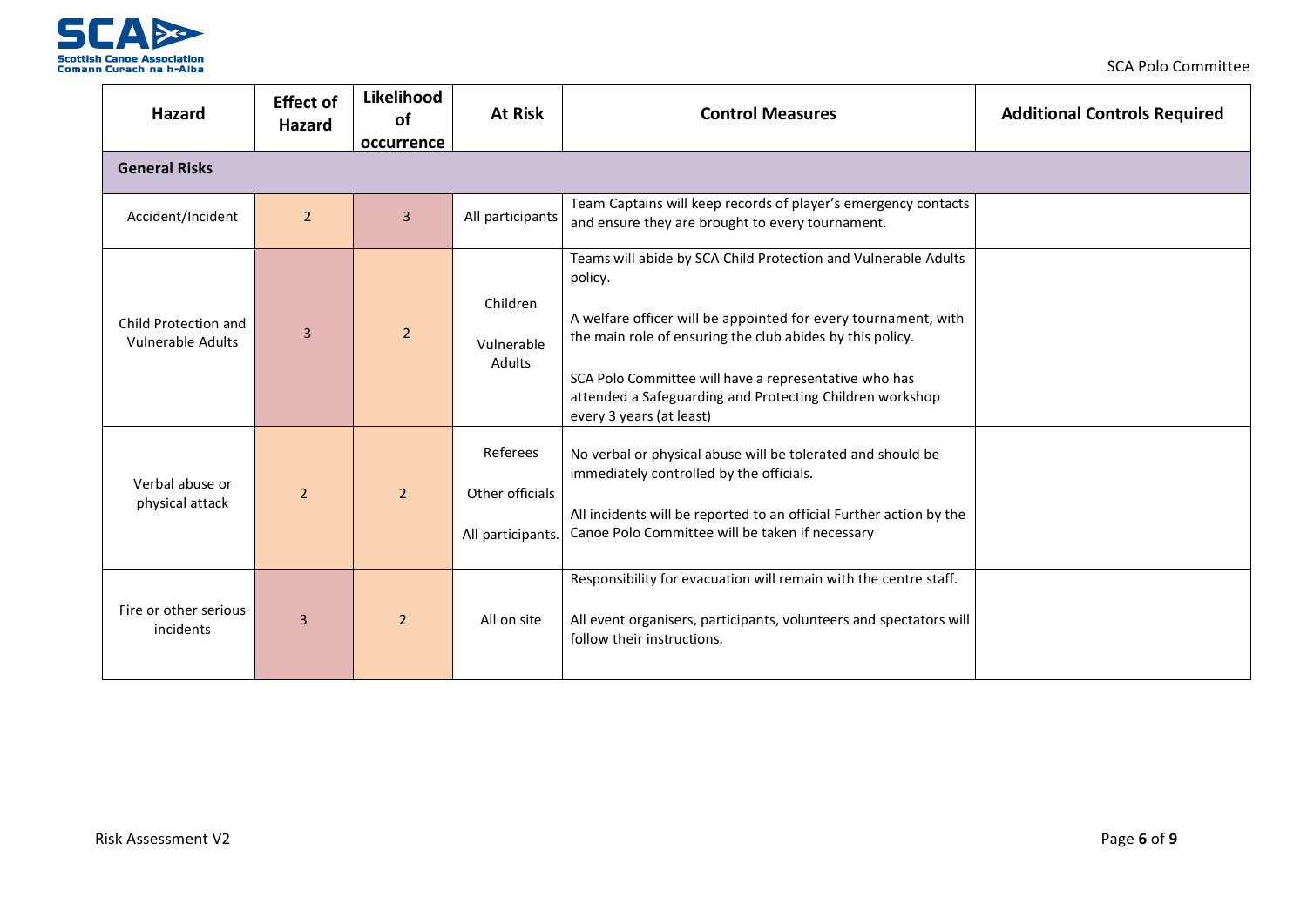

| Hazard                               | <b>Effect of</b><br>Hazard | Likelihood<br><b>of</b><br>occurrence | <b>At Risk</b>   | <b>Control Measures</b>                                                                                                               | <b>Additional Controls Required</b> |
|--------------------------------------|----------------------------|---------------------------------------|------------------|---------------------------------------------------------------------------------------------------------------------------------------|-------------------------------------|
| <b>Olympia Dundee Specific Risks</b> |                            |                                       |                  |                                                                                                                                       |                                     |
| Leisure Pool Users                   | $\overline{2}$             | 3                                     | General Public   | A large net to be placed between goals and leisure pool.                                                                              |                                     |
| High Air Temperature                 | $\overline{2}$             | 3                                     | All participants | Teams to be reminded about the importance of staying hydrated<br>at the start of the season.<br>Water fountain is available pool side |                                     |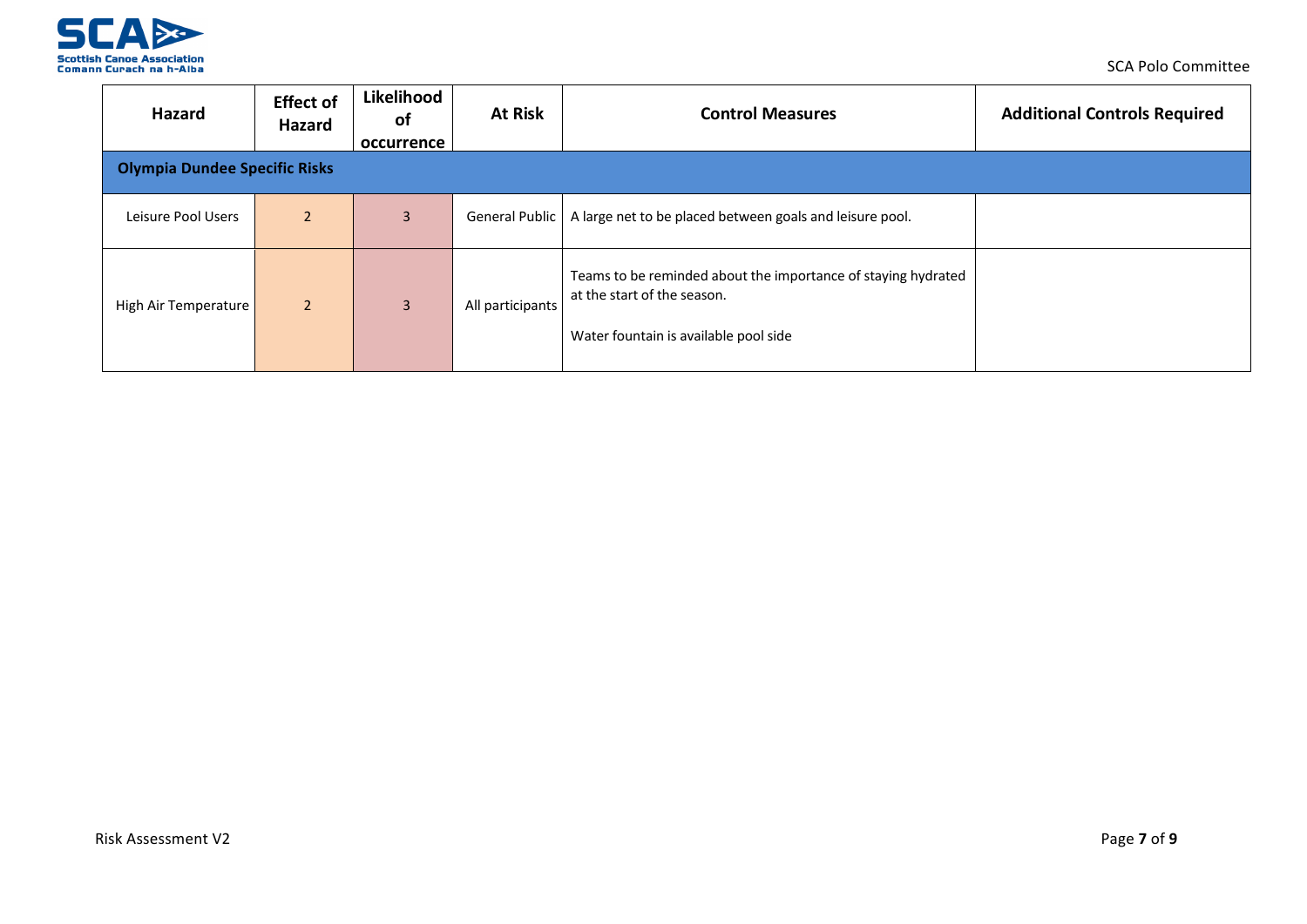

| Hazard                                                               | <b>Effect of</b><br><b>Hazard</b> | Likelihood<br>of<br>occurrence | <b>At Risk</b>                                   | <b>Control Measures</b>                                                                                                                                                                                                                                           | <b>Additional Controls Required</b> |
|----------------------------------------------------------------------|-----------------------------------|--------------------------------|--------------------------------------------------|-------------------------------------------------------------------------------------------------------------------------------------------------------------------------------------------------------------------------------------------------------------------|-------------------------------------|
| <b>Pinkston Watersport Centre and Lochore Meadows Specific Risks</b> |                                   |                                |                                                  |                                                                                                                                                                                                                                                                   |                                     |
| Poor Water Quality                                                   | $\overline{2}$                    | $\mathbf{1}$                   | All participants                                 | Visually check.<br>PWC carries out regular water quality surveys, no canoe polo<br>activity at Pinkston will take place when water quality fails to<br>pass safeguarding tests.<br>Team Captains and coaches will ensure all players cover open<br>cuts and sores |                                     |
| Sunburn and<br>Dehydration                                           | $\mathbf{1}$                      | $\overline{2}$                 | All participants<br><b>Officials</b><br>Referees | Shoulders to be covered as per rule 50.3<br>Team Captains will ensure that players apply sun cream is<br>regularly<br>Team Captains will ensure all players drink enough water                                                                                    |                                     |
| Poor/Low Sunlight                                                    | $\overline{2}$                    | $\overline{3}$                 | All participants<br><b>Officials</b><br>Referees | Flood Lights will be used in all games after sunset.                                                                                                                                                                                                              |                                     |
| Hypothermia                                                          | $\overline{2}$                    | $\overline{2}$                 | All participants<br>Officials<br>Referees        | Referees must wear warm clothing/coat when<br>refereeing in adverse weather<br>Team Captains will ensure all players wear appropriate<br>thermal and windproof clothing will be worn in adverse<br>weather.<br>Hot Drinks will be available if adverse weather.   |                                     |